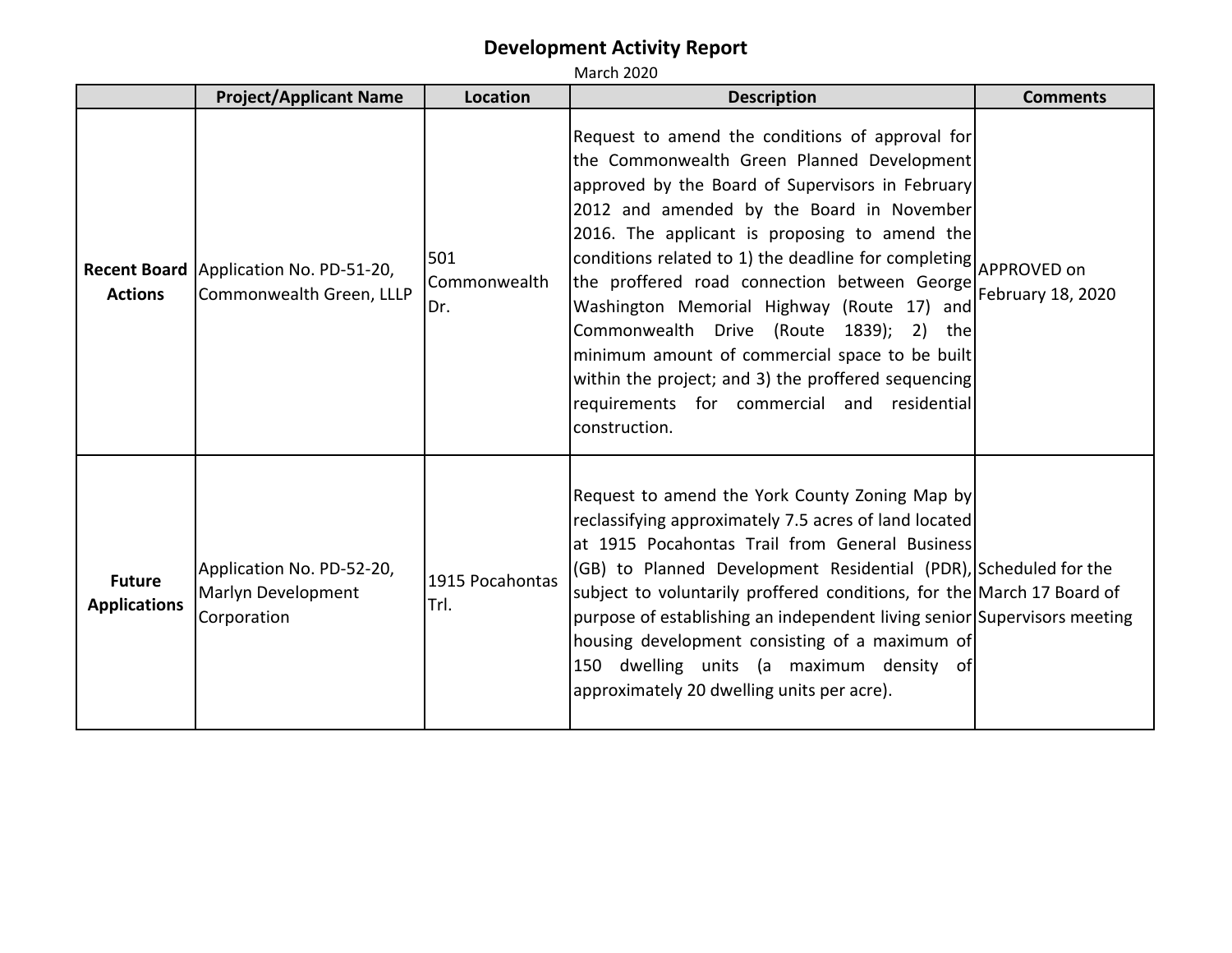|                                      | <b>Project/Applicant Name</b>                                           | <b>Location</b>  | <b>Description</b>                                                                                                                                                                                                                                                                  | <b>Comments</b>                                               |
|--------------------------------------|-------------------------------------------------------------------------|------------------|-------------------------------------------------------------------------------------------------------------------------------------------------------------------------------------------------------------------------------------------------------------------------------------|---------------------------------------------------------------|
| <b>Future</b><br><b>Applications</b> | Application No. ZT-182-20,<br><b>York County Planning</b><br>Commission | N/A              | Consider amendments to Sections 24.1-409 of the<br>York County Zoning Ordinance, Standards for<br>Boarding Houses, Tourist Home and Bed and<br><b>Breakfast</b><br>Establishments,<br>$24.1 - 606(a)$<br>and<br>Off-Street<br>Minimum<br>Parking<br>Loading<br>and<br>Requirements. | Scheduled for the<br>March 17 Board of<br>Supervisors meeting |
|                                      | Application No. UP-944-20,<br>Mimi's House Daycare, LLC                 | 3601 Seaford Rd. | Request for a Special Use Permit to authorize day<br>care for up to 12 children as a home occupation.                                                                                                                                                                               |                                                               |
|                                      | Application No. UP-945-20,<br>Coastal Custom Guns, LLC                  | 304 Mastin Ave.  | Request for a Special Use Permit to authorize the Scheduled for the<br>establishment a firearms sales and gunsmithing March 11 Planning<br>business as a home occupation                                                                                                            | Commission meeting                                            |
|                                      | Application No. ZM-183-20,<br>Johnny and Joanne Holmes                  | 125 Baptist Rd.  | Request to amend the York County Zoning Map by<br>reclassifying a parcel located at 125 Baptist Road<br>from GB (General Business) to R13 (High density<br>single family residential).                                                                                              |                                                               |
|                                      | Application No. UP-950-20,<br>Auto Haus Body Shop Inc.                  | 115 Greene Dr.   | Request for a Special Use Permit to relocate an<br>existing auto body and service repair operation<br>located at 115 Greene Drive to an existing auto<br>sales and service building located at 101 Greene Tentatively scheduled<br>Drive.                                           | for the April 8                                               |
|                                      | Application No. UP-951-20,<br><b>Build Senior Living LLC</b>            | 1320 Rickett Rd. | Request for a Special Use Permit to authorize an<br>Assisted Living and Memory Care Facility consisting<br>of 89 units located on 6.7 acres currently zoned PD<br>(Planned Development) at 120 Reserve Way.                                                                         | <b>Planning Commission</b><br>meeting                         |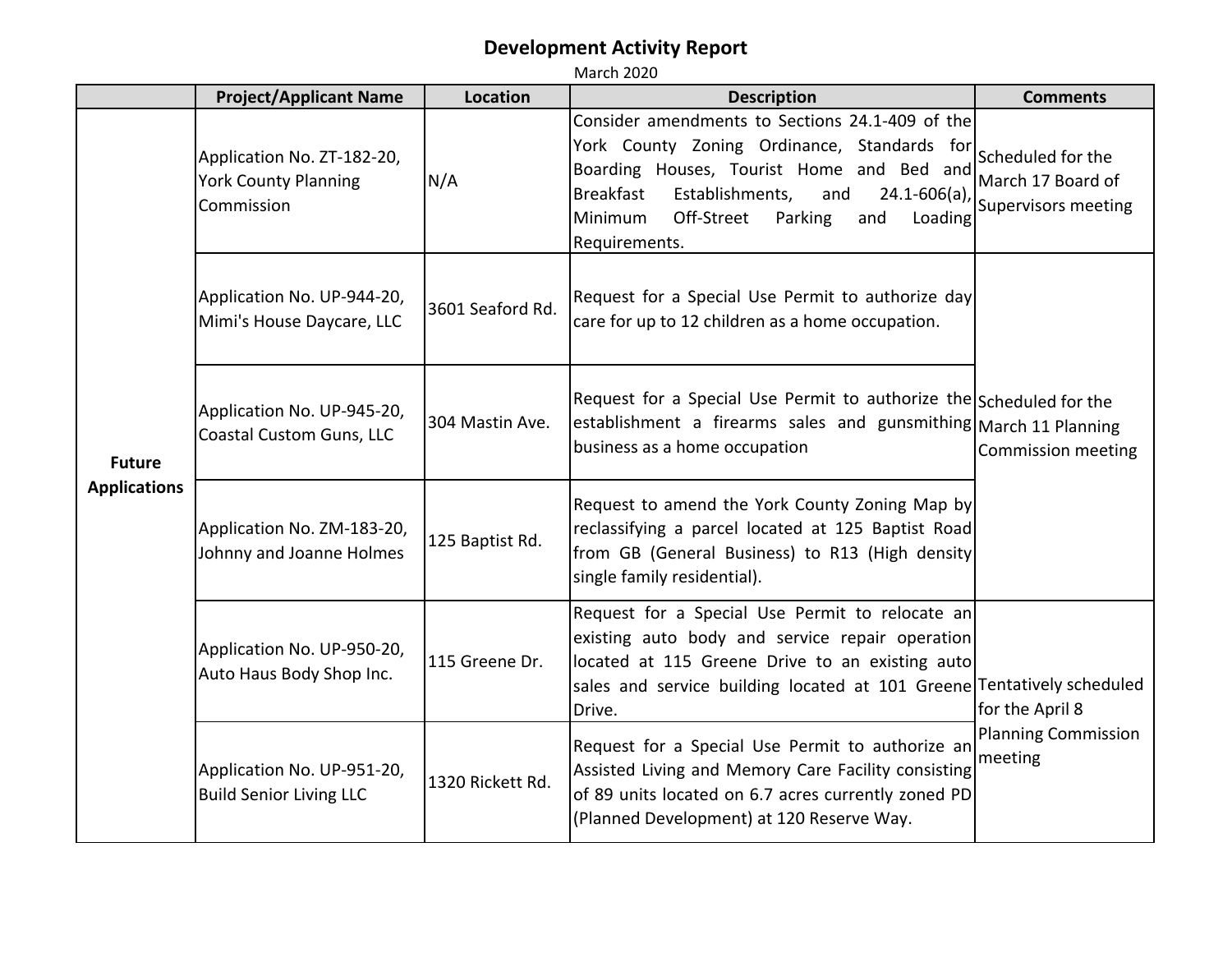|                                       | <b>Project/Applicant Name</b>                                                     | Location                                          | <b>Description</b>                                                                                                                                                                                                                                                                             | <b>Comments</b>                                                                  |
|---------------------------------------|-----------------------------------------------------------------------------------|---------------------------------------------------|------------------------------------------------------------------------------------------------------------------------------------------------------------------------------------------------------------------------------------------------------------------------------------------------|----------------------------------------------------------------------------------|
| <b>Future</b><br><b>Applications</b>  | Application No. ZM-184-20,<br>Fenton Mill Associates, LLC                         | Fenton Mill Rd.,<br>Newman Rd., and<br>Barlow Rd. | Request to rezone 378 acres to a PDR (Planned<br>Development Residential Use) consisting of a<br>maximum of 506 single-family homes, 230<br>townhomes, 100 age-restricted units, and 40,000<br>square feet of commercial space.                                                                | Tentatively scheduled<br>for the May 13<br><b>Planning Commission</b><br>meeting |
| <b>Site Plans</b><br><b>Approved</b>  | Wawa                                                                              | 6446 Richmond<br>Rd.                              | Wawa Service Station and Convenience Store -<br>Replacing Exxon Service Station and Convenience<br>Store.                                                                                                                                                                                      | Approved on<br>February 21, 2020                                                 |
|                                       | York River Treatment Plant<br>Site                                                | 515 Back Creek<br>Rd.                             | HRSD is proposing to build a pre-cast, assemble on-<br>site concrete structure to house electrical<br>equipment for plan operations.                                                                                                                                                           | Approved on<br>February 21, 2020                                                 |
|                                       | <b>Newport News Waterworks</b><br><b>Forestry Management Plan</b>                 | 2100 and 1400<br>Crawford Rd.                     | Waterworks plans silviculture operation on two<br>timber stands; timber stands D04/D15 are single<br>age hardwood stands that will be selectively<br>clearcut.                                                                                                                                 | Approved on<br>February 26, 2020                                                 |
| <b>Site Plans</b><br><b>Submitted</b> | Iverson Enterprises, Site<br>Renovations                                          | 6912 George<br>Washington<br>Memorial Hwy.        | This amendment proposes an addition of a front<br>porch, removal of 5 parking spaces and asphalt<br>paving over existing gravel.                                                                                                                                                               | Submitted on<br>February 3, 2020                                                 |
|                                       | Carstar Collision Center (fka<br>Aero Colours Auto Body<br>Repair and Paint Shop) | 7700 George<br>Washington<br>Memorial Hwy.        | New building and parking for Auto Body Repair and<br>Paint.                                                                                                                                                                                                                                    | Submitted on<br>February 6, 2020                                                 |
|                                       | York River Treatment Plant<br>Site                                                | 515 Back Creek<br>Rd.                             | HRSD is proposing to build a pre-cast, assemble on-<br>site concrete structure to house electrical<br>equipment for plan operations.                                                                                                                                                           | Submitted on<br>February 14, 2020                                                |
|                                       | Woods of King's Creek-Phase   2000 Springfield<br>Ш                               | Rd.                                               | This project, known as the Woods of King's Creek-<br>Phase II, is located on King Creek in York County,<br>Virginia. This development plan, which only<br>accounts for Phase II, shall provide 64 single-family<br>lots and 12 duplex lots with roadway and<br>pedestrian access from Phase I. | Submitted on<br>February 18, 2020                                                |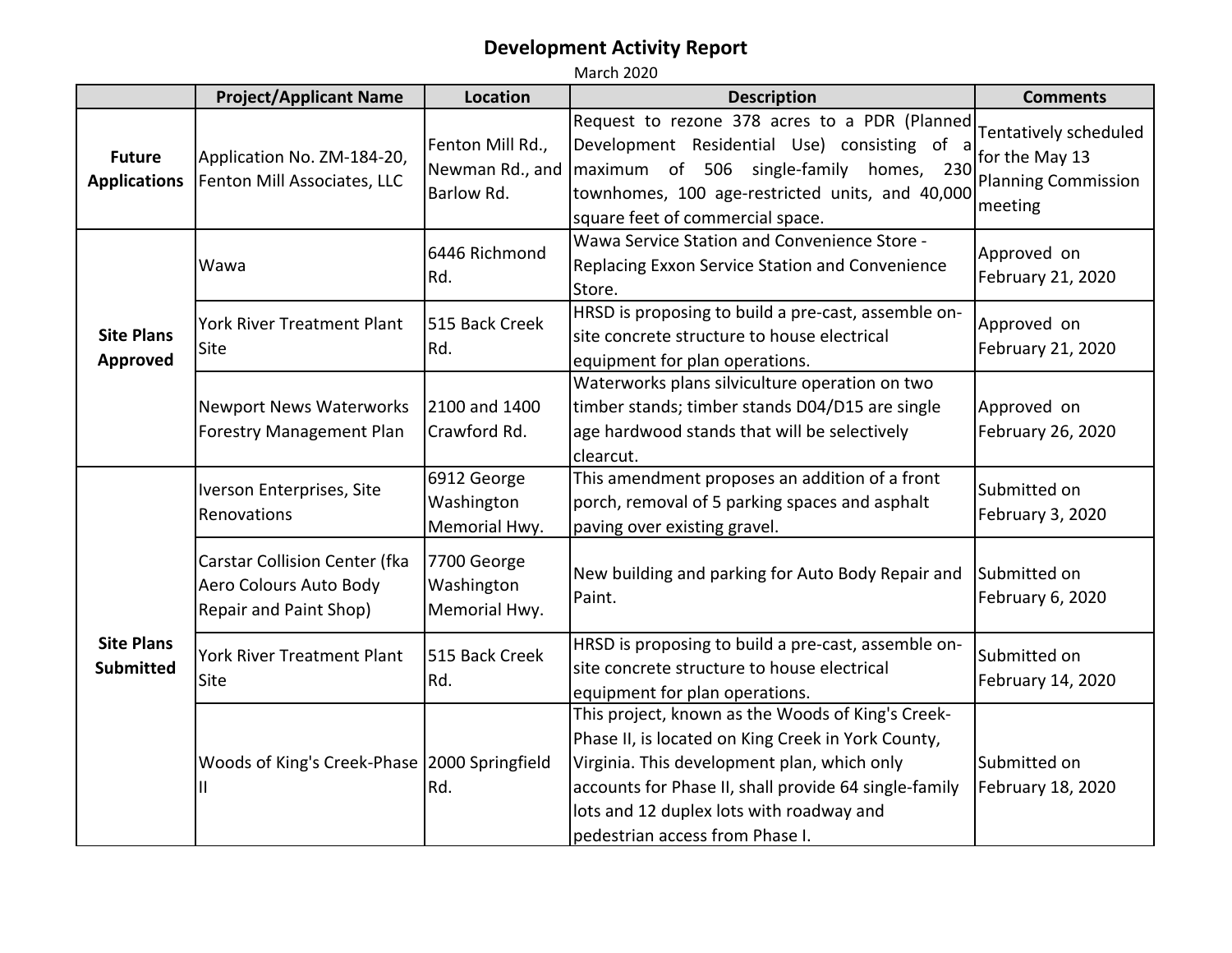|                                                       | <b>Project/Applicant Name</b>                                                    | <b>Location</b>                            | <b>Description</b>                                                                                                                                                                                                                                                                                                                                                                                                                                  | <b>Comments</b>                                     |
|-------------------------------------------------------|----------------------------------------------------------------------------------|--------------------------------------------|-----------------------------------------------------------------------------------------------------------------------------------------------------------------------------------------------------------------------------------------------------------------------------------------------------------------------------------------------------------------------------------------------------------------------------------------------------|-----------------------------------------------------|
| <b>Site Plans</b><br><b>Submitted</b>                 | <b>Newport News Waterworks</b><br><b>Forestry Management Plan</b>                | 2100 and 1400<br>Crawford Rd.              | Waterworks plans silviculture operations on two<br>timber stands; timber stands D04/D15 are single<br>age hardwood stands that will be selectively<br>clearcut.                                                                                                                                                                                                                                                                                     | Submitted on<br>February 20, 2020                   |
|                                                       | Saint Mark Lutheran Church,<br>Parking Lot Expansion                             | 118 Old York-<br>Hampton Hwy.              | Parking lot improvement and expansion.                                                                                                                                                                                                                                                                                                                                                                                                              | <b>Slipsheets Submitted</b><br>on February 20, 2020 |
|                                                       | Woods of King's Creek-Phase<br>I (fka Tranquility Senior<br>Housing Development) | 2000 Springfield<br>Rd.                    | This project phase consists of 93 single family lots,<br>44 duplex units, a clubhouse/pool, and pump<br>station lot.                                                                                                                                                                                                                                                                                                                                | <b>Slipsheets Submitted</b><br>on February 21, 2020 |
|                                                       | Autobell Landscape Plan                                                          | 100 Pine St.                               | Landscape amendment                                                                                                                                                                                                                                                                                                                                                                                                                                 | Submitted on<br>February 21, 2020                   |
|                                                       | Yorktown Library Addition<br>and Renovation                                      | 8500 George<br>Washington<br>Memorial Hwy. | Expansion of the existing Library by 10,000 gross<br>square feet. Expansion to encompass the existing<br>parking lot, which is to be replaced on the southern<br>corner of the property. Water service for fire<br>protection is being provided to the expanded<br>building in this project. A dry pond is proposed for<br>stormwater quantity purposes only. Stormwater<br>quality is handled through the purchase of offsite<br>nutrient credits. | Submitted on<br>February 27, 2020                   |
|                                                       | <b>Atlantic Emergency Services</b>                                               | 144 Freedom<br>Blvd.                       | Renovations to existing building.                                                                                                                                                                                                                                                                                                                                                                                                                   | Submitted on<br>February 27, 2020                   |
| <b>Subdivision</b><br><b>Plans</b><br><b>Approved</b> | Smith Farms, Phase I                                                             | 517 Yorktown Rd.                           | Phase I development plans for 43 residential lots of<br>a 113 lot subdivision. This initial phase of<br>development will also include infrastructure<br>improvements for the overall development<br>including drainage systems and BMP's, water and<br>sewer systems, and a sanitary pump station.                                                                                                                                                  | Approved on January<br>28, 2020                     |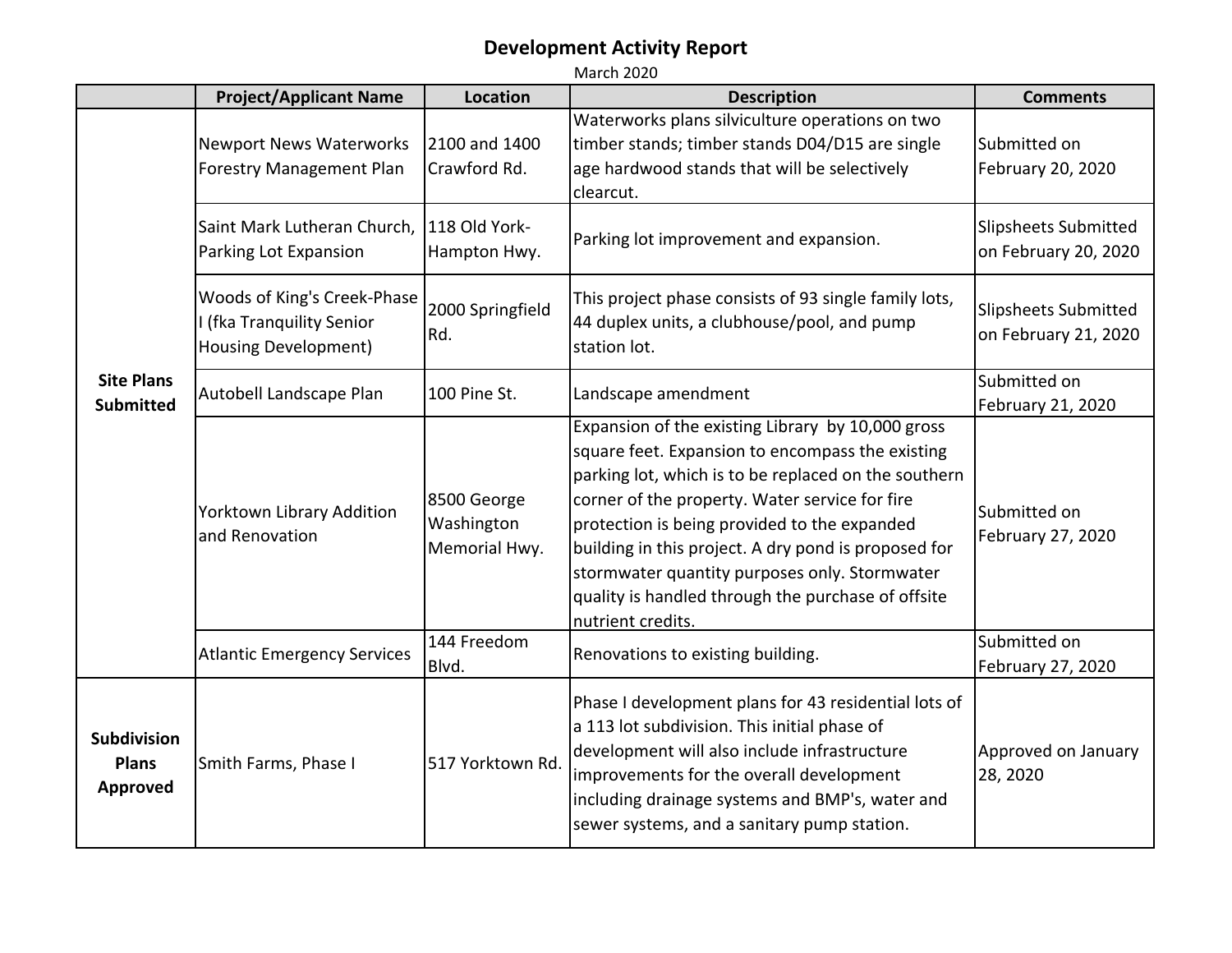|                                                        | <b>Project/Applicant Name</b>                                        | <b>Location</b>          | <b>Description</b>                                                                                                                                                                                   | <b>Comments</b>                   |
|--------------------------------------------------------|----------------------------------------------------------------------|--------------------------|------------------------------------------------------------------------------------------------------------------------------------------------------------------------------------------------------|-----------------------------------|
| <b>Subdivision</b><br><b>Plans</b><br><b>Approved</b>  | Subdivision of Barham Trace                                          | 703 Goosley Rd.          | Final Plat for 7 single family lots                                                                                                                                                                  | Recorded on February<br>20, 2020  |
|                                                        | Plat of Subdivision, Smith<br>Farm Estates, Phase 1A                 |                          | 517 Yorktown Rd.   Plat of Subdivision for 28 single family lots                                                                                                                                     | Recorded on February<br>20, 2020  |
|                                                        | Country Club Acres, Section<br>Five, Phases Two & Three              | 500 Rolling Hills<br>Dr. | 66 lot residential subdivision, cluster type<br>development.                                                                                                                                         | Recorded on February<br>21, 2020  |
|                                                        | Plat of Subdivision,<br><b>Arbordale Townhomes</b>                   | 200 Ashby Park<br>Dr.    | Plat of Subdivision for 75 townhouse lots                                                                                                                                                            | Recorded on February<br>26, 2020  |
| <b>Subdivision</b><br><b>Plans</b><br><b>Submitted</b> | Plat of Resubdivision of<br>Parcel 3 and Parcel 6, Kelton<br>Station |                          | 200 & 201 Kelton   Final Plat for 32 townhouse lots                                                                                                                                                  | Submitted on<br>February 4, 2020  |
|                                                        | Subdivision of the Property<br>of Wayne Harbin Builder, Inc.         | 111 Railway Rd.          | The project proposed the subdivision of one lot into<br>7 lots, 6 residential and 1 common area lot. The<br>plan shows the proposed improvements for 6<br>residences as well as required stormwater. | Submitted on<br>February 7, 2020  |
|                                                        | <b>Plat of Subdivision Smith</b><br>Farm Estates, Phase 1A           |                          | 517 Yorktown Rd. Plat of Subdivision for 28 single family lots                                                                                                                                       | Submitted on<br>February 12, 2020 |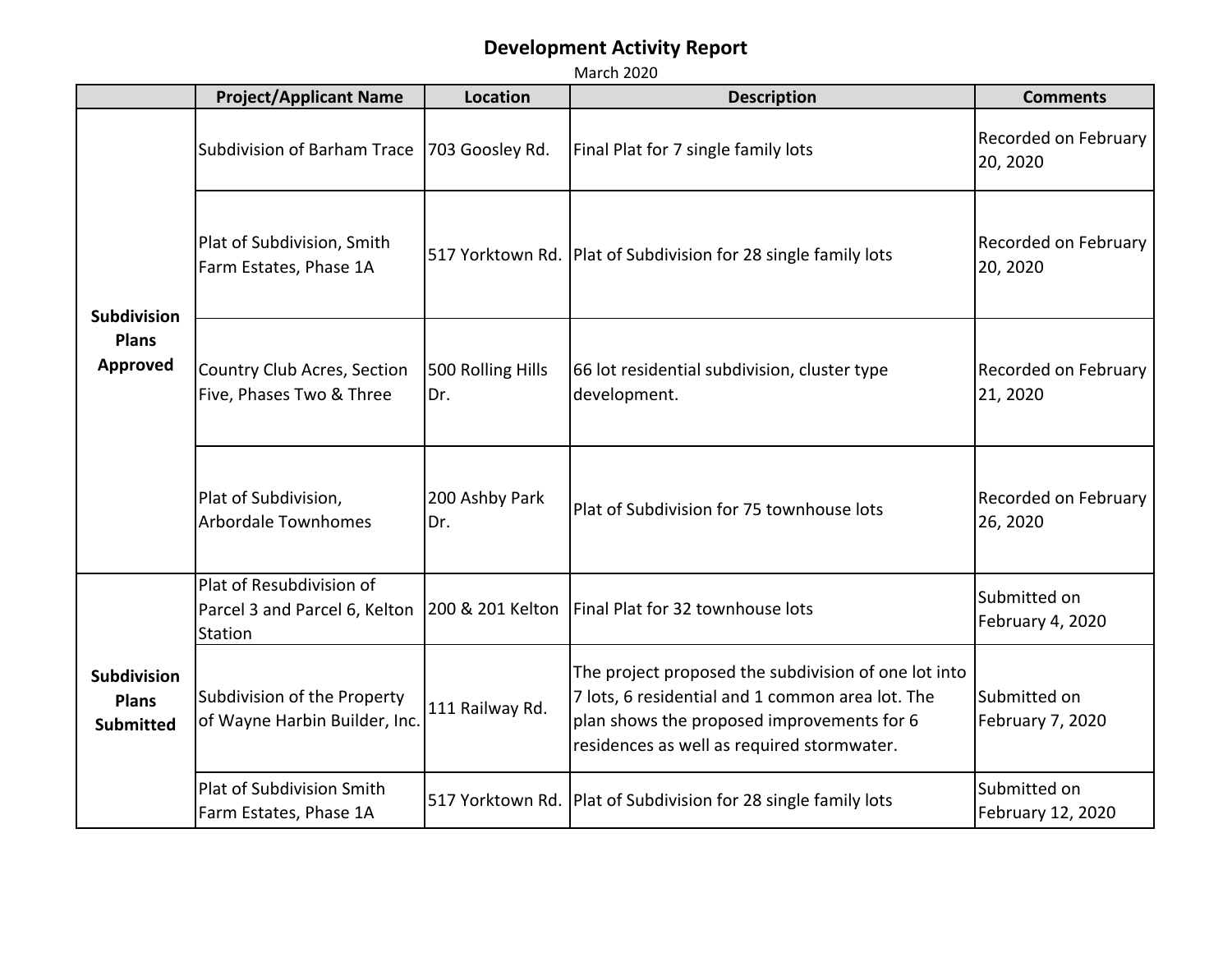|                                                        | <b>Project/Applicant Name</b>                                                                                                                | <b>Location</b>                            | <b>Description</b>                                                                                                                                                                                                                                                                                                                                                  | <b>Comments</b>                   |
|--------------------------------------------------------|----------------------------------------------------------------------------------------------------------------------------------------------|--------------------------------------------|---------------------------------------------------------------------------------------------------------------------------------------------------------------------------------------------------------------------------------------------------------------------------------------------------------------------------------------------------------------------|-----------------------------------|
| <b>Subdivision</b><br><b>Plans</b><br><b>Submitted</b> | Caulfield Manor, Phase I<br>Amendment (fka Armistead,<br>Phase I)                                                                            | 1337 Penniman<br>Rd.                       | This plan amends approved #202900166 which is a<br>29 lot subdivision with associated utilities and<br>stormwater management practices. The lot layout<br>has been amended for new residential units while<br>maintaining the same number of lots. Additionally,<br>the approved Dry Pond has been amended to a Wet<br>Pond of the same relative size and location. | Submitted on<br>February 14, 2020 |
|                                                        | Boundary Line Adjustment of<br>Properties Standing in the<br>Name of County of York,<br>Virginia and Falcon Crest<br>Homes Association, Inc. | 9219 George<br>Washington<br>Memorial Hwy. | Boundary Line Adjustment for Regional BMP                                                                                                                                                                                                                                                                                                                           | Submitted on<br>February 14, 2020 |
|                                                        | Plat of Subdivision Arbordale   200 Ashby Park<br><b>Townhomes</b>                                                                           | Dr.                                        | Plat of Subdivision for 75 townhouse lots                                                                                                                                                                                                                                                                                                                           | Submitted on<br>February 18, 2020 |
|                                                        | <b>Boundary Line Adjustment</b><br>and Property Line Vacation<br>on the Properties of<br>Marquee Homes, Inc.                                 | 410A & 410 Cary's<br>Chapel Rd.            | To adjust boundary lines for a more buildable lot.                                                                                                                                                                                                                                                                                                                  | Submitted on<br>February 21, 2020 |
|                                                        | Marquis Hills, Phase 2 Being<br>a Resubdivision of Parcel 12A 1205 Marquis<br><b>Property of Marquis Single</b><br>Family Developer, LLC     | Pkwy.                                      | Second phase of a multi-phase residential<br>development, reference Plan of Development<br>201800010, approved 6/15/18.                                                                                                                                                                                                                                             | Submitted on<br>February 26, 2020 |
| Land<br><b>Disturbance</b><br><b>Permits</b>           | <b>Blacks Garden Wall</b>                                                                                                                    | 104 N. Will<br>Scarlet Ln.                 | Land disturbance of 0.06 acres                                                                                                                                                                                                                                                                                                                                      | Issued on February 4,<br>2020     |